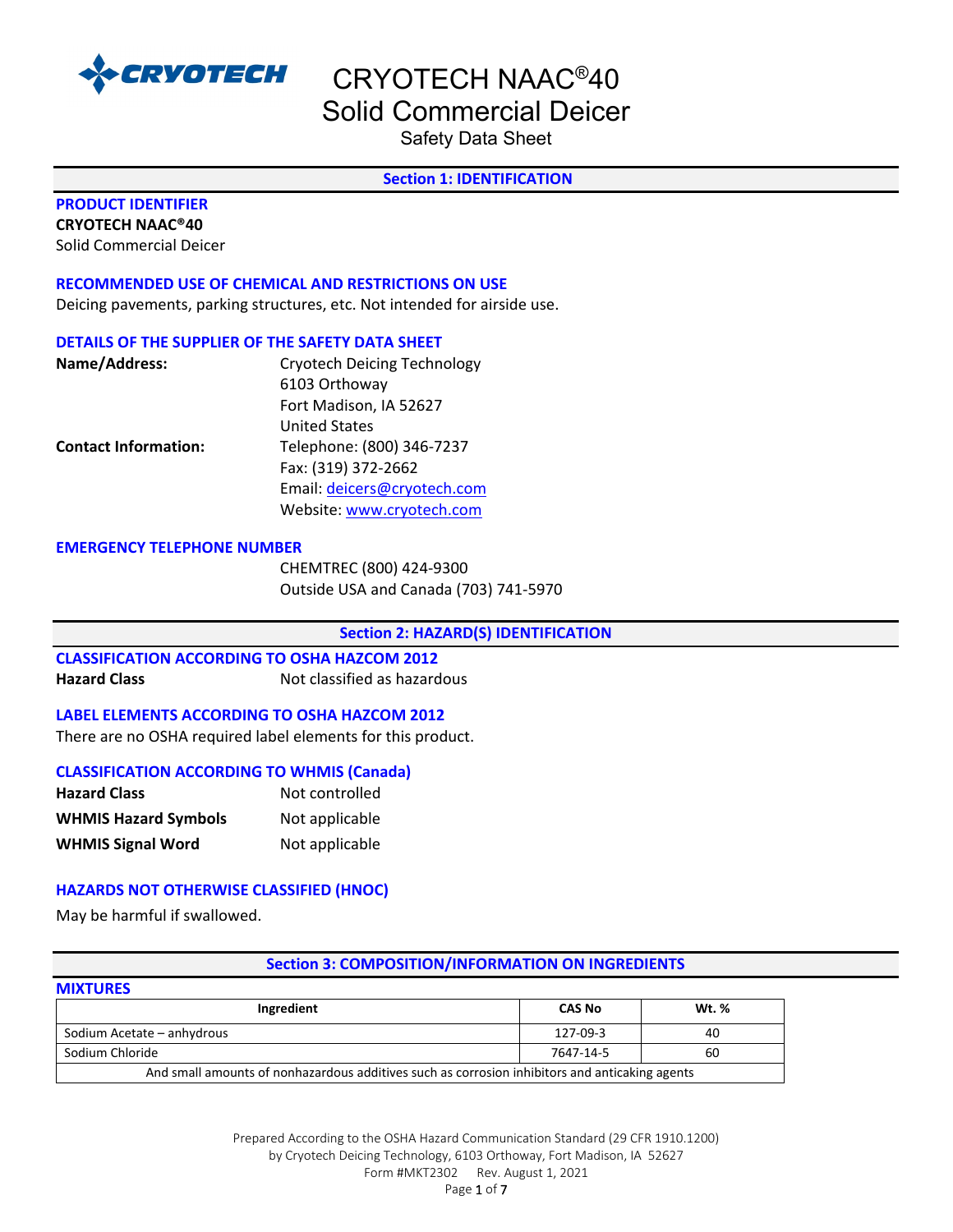

CRYOTECH NAAC®40

Solid Commercial Deicer

Safety Data Sheet

#### **Section 4: FIRST- AID MEASURES**

| <b>DESCRIPTION OF FIRST AID MEASURE</b>  |                                                                                                                                              |
|------------------------------------------|----------------------------------------------------------------------------------------------------------------------------------------------|
| Eye                                      | In case of contact, immediately flush eyes with plenty of water for at least 15 minutes. If easy to                                          |
|                                          | do, remove contact lenses, if worn. If irritation persists, seek medical attention.                                                          |
| <b>Skin</b>                              | As a precaution, wash skin thoroughly with soap and water. Remove and wash contaminated<br>clothing.                                         |
| <b>Inhalation</b>                        | If inhaled, remove to fresh air and get medical advice                                                                                       |
| Ingestion                                | If swallowed, give milk or water to drink and telephone for medical advice. Do NOT induce                                                    |
|                                          | vomiting unless directed to do so by medical personnel. Never give anything by mouth to an                                                   |
|                                          | unconscious person.                                                                                                                          |
| <b>MOST IMPORTANT SYMPTOMS / EFFECTS</b> |                                                                                                                                              |
| Eye                                      | May cause temporary eye irritation. Symptoms may include temporary discomfort, excess<br>blinking, tear production, redness and/or swelling. |
| <b>Skin</b>                              | May cause itching or irritation of any cut or abraded skin. Symptoms of prolonged contact may                                                |
|                                          | include dry skin.                                                                                                                            |
| <b>Inhalation</b>                        | This product is not otherwise expected to be an inhalation hazard.                                                                           |
| Ingestion                                | Ingestion of large quantities may cause nausea, vomiting, diarrhea and abdominal discomfort.                                                 |

#### **INDICATION OF IMMEDIATE MEDICAL ATTENTION AND SPECIAL TREATMENT**

| <b>Specific treatments</b> | If you feel unwell, seek medical advice immediately. Show the label or safety data sheet to |
|----------------------------|---------------------------------------------------------------------------------------------|
|                            | medical personnel if possible.                                                              |

| <b>Section 5: FIRE FIGHTING MEASURES</b> |                                                                               |  |
|------------------------------------------|-------------------------------------------------------------------------------|--|
| <b>FLAMMABILITY</b>                      |                                                                               |  |
| <b>Flash Point (close cup)</b>           | Nonflammable by OSHA/WHMIS criteria                                           |  |
| <b>Auto Ignition</b>                     | Not applicable                                                                |  |
| <b>EXTINGUISHING MEDIA</b>               |                                                                               |  |
| <b>Suitable Extinguishing Media</b>      | Water, carbon dioxide, or dry chemical. Use extinguishing media appropriate f |  |
|                                          | or surrounding materials.                                                     |  |
| <b>Unsuitable Extinguishing Media</b>    | Not applicable                                                                |  |
| <b>SPECIAL HAZARDS</b>                   |                                                                               |  |
| <b>Hazardous Combustion Products</b>     | Normal combustion forms carbon dioxide and water.                             |  |
| <b>Explosion Limits</b>                  | Data not available. Not expected to be an explosion hazard.                   |  |
| <b>Unusual Fire Hazards</b>              | None expected                                                                 |  |

#### **SPECIAL PROTECTIVE EQUIPMENT AND PRECAUTIONS FOR FIREFIGHTERS**

Wear protective equipment suitable for the surrounding environment.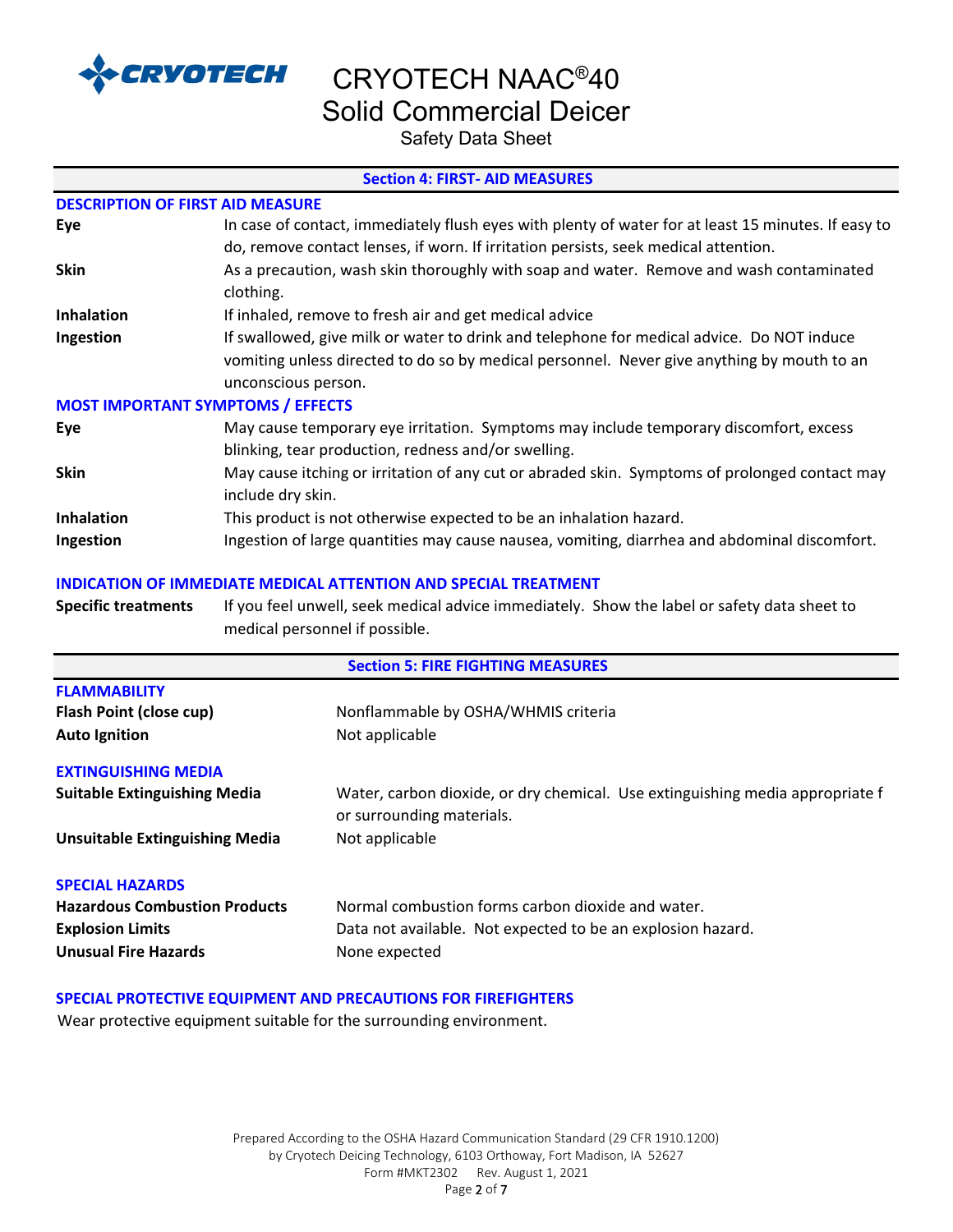

Safety Data Sheet

| <b>Section 6: ACCIDENTAL RELEASE MEASURES</b>                        |                                                                                                      |  |  |
|----------------------------------------------------------------------|------------------------------------------------------------------------------------------------------|--|--|
| PERSONAL PRECAUTIONS, PROTECTIVE EQUIPMENT, AND EMERGENCY PROCEDURES |                                                                                                      |  |  |
|                                                                      | Avoid eye/skin contact with spilled material. Refer to Section 7 for additional handling precautions |  |  |
|                                                                      |                                                                                                      |  |  |
| <b>Methods for Containment</b>                                       | If material is dissolved, contain and/or absorb spill with inert material (e.g. sawdust,             |  |  |
|                                                                      | sand, vermiculite).                                                                                  |  |  |
| <b>Methods for Cleaning-Up</b>                                       | Scoop up material and transfer to disposal container. If needed, wash spillage area with             |  |  |
|                                                                      | plenty of water.                                                                                     |  |  |
|                                                                      | <b>Section 7: HANDLING AND STORAGE</b>                                                               |  |  |
| <b>PRECAUTIONS FOR SAFE HANDLING</b>                                 |                                                                                                      |  |  |
| <b>Handling</b>                                                      | Avoid eye contact. Avoid breathing dust when handling.                                               |  |  |
|                                                                      |                                                                                                      |  |  |
|                                                                      | PRECAUTIONS FOR SAFE STORAGE, INCLUDING ANY INCOMPATIBILITIES                                        |  |  |
| <b>Storage</b>                                                       | Best practice is to store in tightly sealed original containers. Store away from direct heat         |  |  |
|                                                                      | and strong oxidizing agents. Do not store or handle product in systems constructed of                |  |  |
|                                                                      | wetted parts consisting of galvanized steel, zinc, or brass components.                              |  |  |
|                                                                      | <b>Section8: EXPOSURE CONTROLS/PERSONAL PROTECTION</b>                                               |  |  |
| <b>EXPOSURE LIMITS</b>                                               |                                                                                                      |  |  |
| <b>TWA PEL:</b>                                                      | No specific limits have been established for this product. As a guideline, OSHA (United              |  |  |
|                                                                      | States) has established the following limits which are generally recognized for inert or             |  |  |
|                                                                      | nuisance dust. Particulates Not Otherwise Regulated (PNOR): 8-hr TWA limits of 15                    |  |  |
|                                                                      | $mg/m3$ (total particulate) and 5 mg/m <sup>3</sup> (respirable fraction).                           |  |  |
| <b>TWA TLV:</b>                                                      | No specific limits have been established for this product. As a guideline, ACGIH (United             |  |  |
|                                                                      | States) has established the following limits which are generally recognized for inert or             |  |  |
|                                                                      | nuisance dust. Particulates (insoluble) Not Otherwise Classified (PNOC): 8-hr TWA limits             |  |  |
|                                                                      | of 10 mg/m <sup>3</sup> (as total dust) and 3 mg/m <sup>3</sup> (as respirable).                     |  |  |
| <b>EXPOSURE CONTROLS</b>                                             |                                                                                                      |  |  |
| <b>Engineering Controls</b>                                          | No special ventilation is usually necessary; however if operating conditions create high             |  |  |
|                                                                      | concentrations of this material, special ventilation may be needed to keep exposure to               |  |  |
|                                                                      | airborne contaminants below the exposure limit.                                                      |  |  |
|                                                                      | INDIVIDUAL PROTECTIVE MEASURES/PERSONAL PROTECTIVE EQUIPMENT                                         |  |  |
| <b>Eye Protection</b>                                                | Safety glasses or goggles are recommended if eye contact is possible.                                |  |  |
| <b>Skin Protection</b>                                               | No special skin protection is usually necessary. Chemical-resistant gloves should be                 |  |  |
|                                                                      | used if prolonged exposure is possible to prevent drying of skin.                                    |  |  |
| <b>Respiratory Protection</b>                                        | No special respiratory protection is usually necessary. Breathing of dust should be                  |  |  |
|                                                                      | avoided. If operating conditions create high airborne concentrations of this material,               |  |  |
|                                                                      | the use of an approved respirator is recommended.                                                    |  |  |
|                                                                      |                                                                                                      |  |  |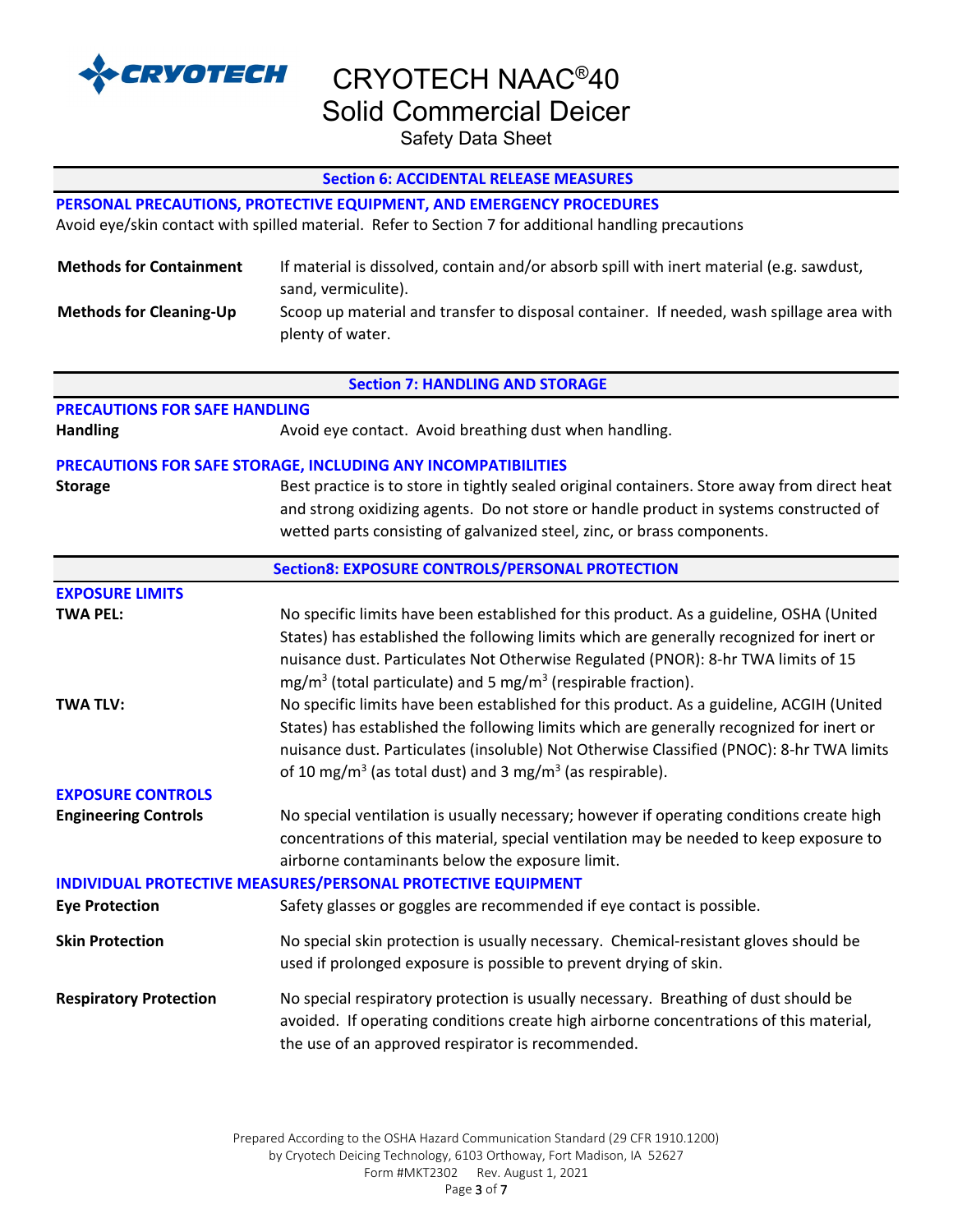

CRYOTECH NAAC®40

## Solid Commercial Deicer

Safety Data Sheet

#### **Section 9: PHYSICAL AND CHEMICAL PROPERTIES**

| <b>APPEARANCE</b>                    | White to gray spherical pellet  |
|--------------------------------------|---------------------------------|
| <b>ODOR</b>                          | Odorless to slight vinegar odor |
| <b>ODOR THRESHOLD</b>                | No data available               |
| pH (20°C, 68°F)                      | 8-10.5 (15% aqueous solution)   |
| <b>MELTING POINT</b>                 | 324°C (615°F)                   |
| <b>BOILING POINT</b>                 | Not applicable                  |
| <b>FLASH POINT</b>                   | Not applicable                  |
| <b>EVAPORATION RATE</b>              | Not applicable                  |
| <b>FLAMMABILITY/EXPLOSION LIMITS</b> | Data not available              |
| <b>VAPOR PRESSURE (20°C)</b>         | Not applicable                  |
| <b>VAPOR DENSITY (AIR = 1)</b>       | Not applicable                  |
| <b>RELATIVE DENSITY</b>              | 1.5                             |
| <b>SOLUBILITY IN WATER</b>           | Partially soluble               |
| <b>PARTITION COEFFICIENT; n-</b>     | Data not available              |
| <b>OCTANOL/WATER</b>                 |                                 |
| <b>AUTO-IGNITION TEMPERATURE</b>     | Data not available              |
| <b>DECOMPOSITION TEMPERATURE</b>     | Data not available              |
| VISCOSITY (20°C)                     | Not applicable                  |
| <b>OXIDIZING PROPERTIES</b>          | Not oxidizing                   |
| <b>EXPLOSIVE PROPERTIES</b>          | Not explosive                   |

#### **Section 10: STABILITY AND REACTIVITY**

#### **REACTIVITY**

No dangerous reactions known under conditions of normal use.

#### **CHEMICAL STABILITY**

Stable. Polymerization will not occur.

#### **POSSIBILITY OF HAZARDOUS REACTIONS**

No dangerous reactions known under conditions of normal use.

#### **CONDITIONS TO AVOID**

Avoid prolonged contact with reactive metals such as magnesium and zinc, especially in closed systems where hydrogen gas from the oxidation of these materials may accumulate over time.

#### **INCOMPATIBLE MATERIALS**

Strong oxidizing agents; strong acids.

#### **HAZARDOUS DECOMPOSITION PRODUCTS**

May decompose into oxides of carbon.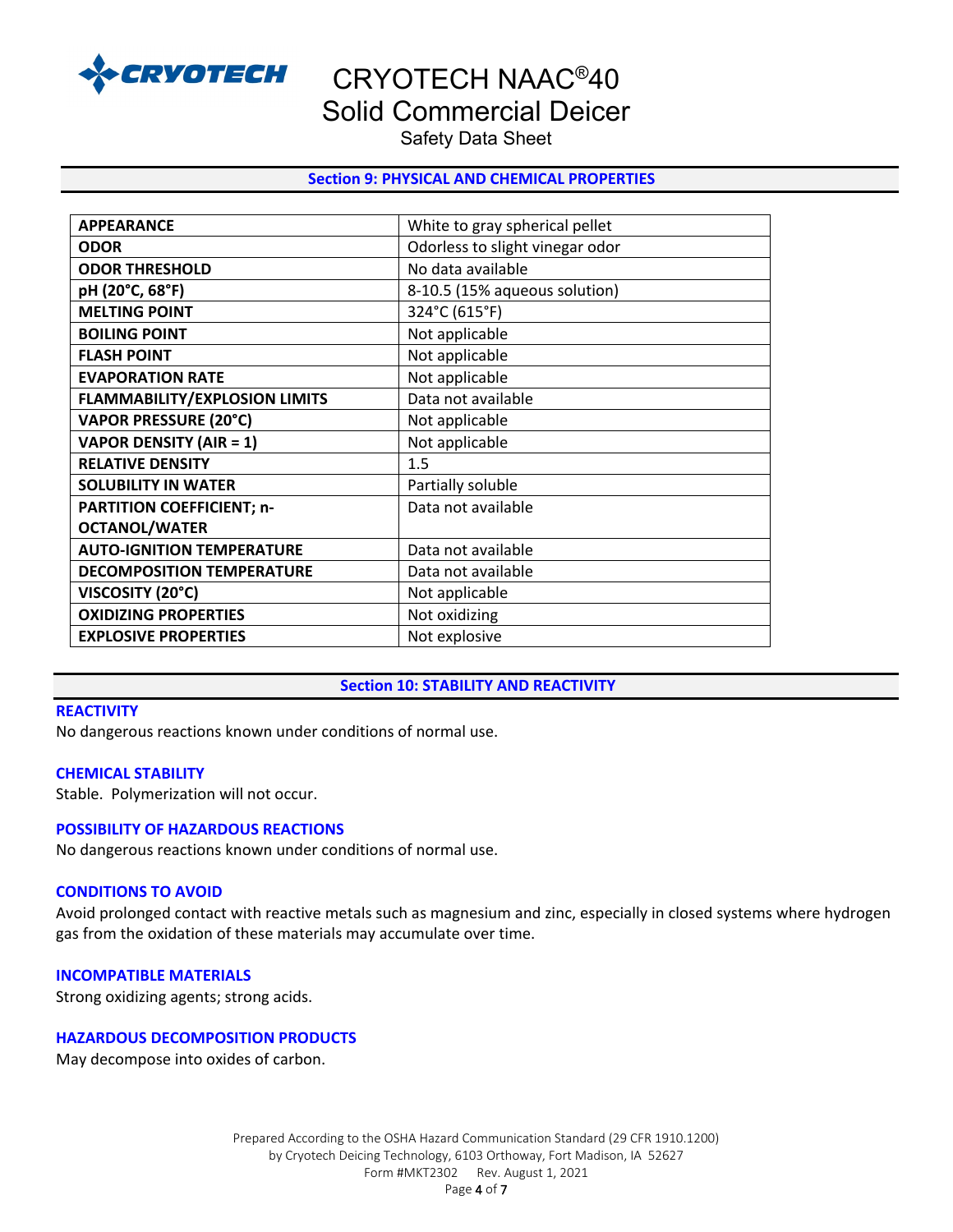

Safety Data Sheet

#### **Section 11: TOXICOLOGICAL INFORMATION**

#### **ACUTE TOXICITY**

LD50 rat-oral: > 5 g/kg. estimated based on ingredients

#### **LIKELY ROUTES OF EXPOSURE**

Skin contact, eye contact, ingestion.

| SYMPTOMS RELATED TO THE PHYSICAL, CHEMICAL, AND TOXICOLOGICAL CHARACTERISTICS |                                                                                                                                                               |  |  |
|-------------------------------------------------------------------------------|---------------------------------------------------------------------------------------------------------------------------------------------------------------|--|--|
| Eye                                                                           | May cause temporary eye irritation. Corneal injury is unlikely.                                                                                               |  |  |
| <b>Skin</b>                                                                   | Repeated contact may cause minor skin irritation or dry skin.                                                                                                 |  |  |
| <b>Inhalation</b>                                                             | Inhalation of dust during handling may cause respiratory tract irritation and<br>coughing. This product is not otherwise expected to be an inhalation hazard. |  |  |
| Ingestion                                                                     | Ingestion of large quantities may cause nausea, vomiting, diarrhea and<br>abdominal discomfort.                                                               |  |  |

#### **DELAYED AND IMMEDIATE EFFECTS AND CHRONIC EFFECTS FROM SHORT- AND LONG-TERM EXPOSURE**

| <b>Skin Corrosion/Irritation</b>         | Based on available data, the classification criteria are not met.       |
|------------------------------------------|-------------------------------------------------------------------------|
| <b>Serious Eye Damage/Irritation</b>     | Based on available data, the classification criteria are not met.       |
| <b>Respiratory or Skin Sensitization</b> | Based on available data, the classification criteria are not met.       |
| <b>Germ Cell Mutagenicity</b>            | Based on available data, the classification criteria are not met.       |
| Carcinogenicity                          | This product does not contain any ingredients that are considered to be |
|                                          | carcinogens by IARC, NTP, or OSHA.                                      |
| <b>Reproductive Toxicity</b>             | Based on available data, the classification criteria are not met.       |
| <b>STOT-Single Exposure</b>              | Based on available data, the classification criteria are not met.       |
| <b>STOT-Repeated Exposure</b>            | Based on available data, the classification criteria are not met.       |
| <b>Aspiration Hazard</b>                 | Based on available data, the classification criteria are not met.       |

**Section 12: ECOLOGICAL INFORMATION**

#### **ECOTOXICITY (AQUATIC AND TERRESTRIAL)**

Not expected to cause long-term adverse effects in the aquatic or terrestrial environments.

#### **PERSISTENCE AND DEGRADABILITY**

Readily biodegradable. COD (TOD): 0.74 g  $O_2/g$  deicer; BOD<sub>5</sub> (20°C): 0.45 g  $O_2/g$  deicer

#### **BIOACCUMULATIVE POTENTIAL**

Bioaccumulation is not expected.

**MOBILITY IN SOIL** Adverse effects not expected.

**OTHER ADVERSE EFFECTS**

None expected.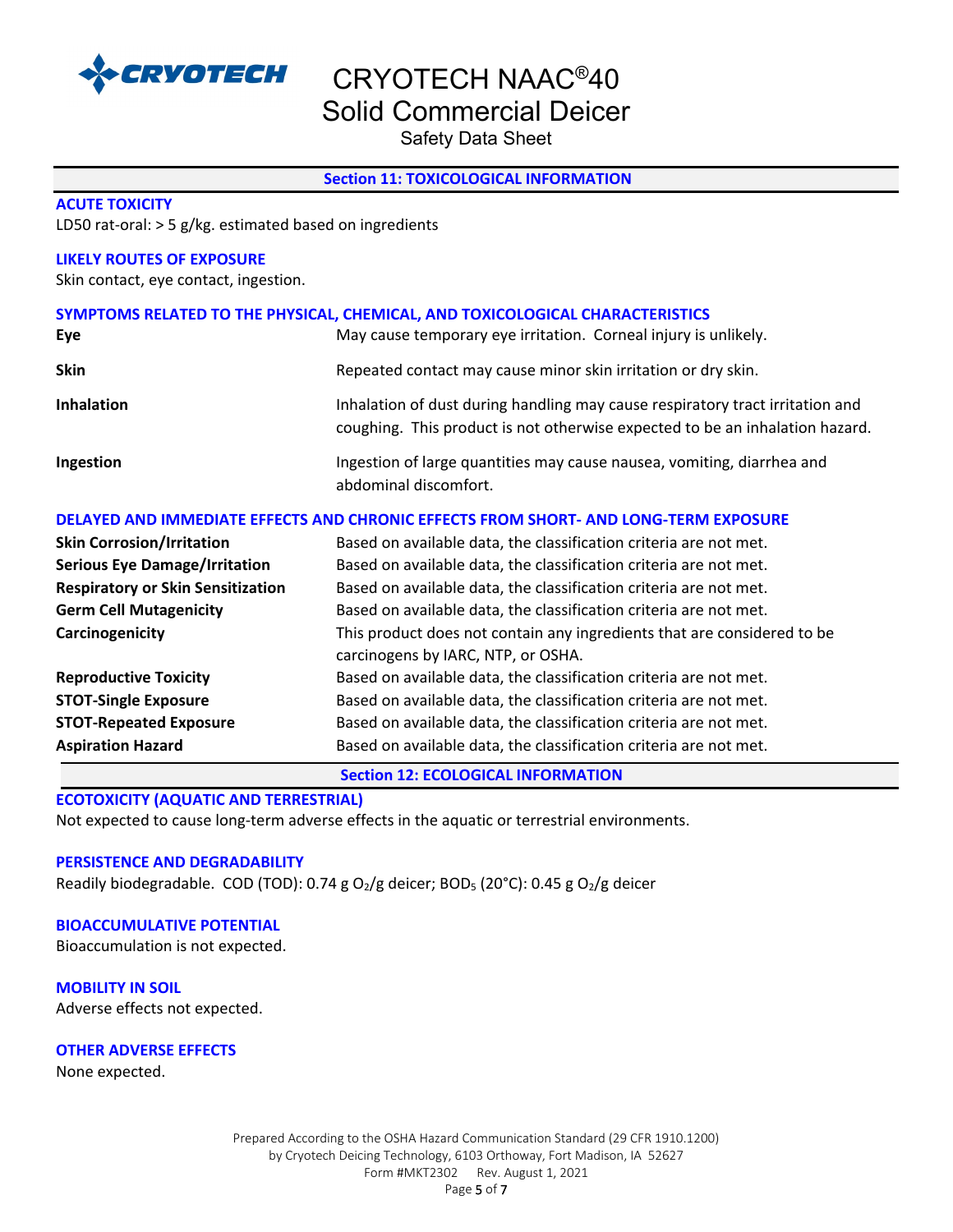

# CRYOTECH NAAC®40

Solid Commercial Deicer

Safety Data Sheet

#### **Section 13: DISPOSAL CONSIDERATIONS**

#### **WASTE TREATMENT AND METHODS OF DISPOSAL**

Based on available information, this product is neither listed as a hazardous waste nor does it exhibit any of the characteristics that would cause it to be classified as a characterized hazardous waste under RCRA. This product may be absorbed onto suitable materials and disposed of in a sanitary landfill unless local, state, or provincial regulations prohibit such disposal.

#### **Section 14: TRANSPORT INFORMATION**

#### **TRANSPORT INFORMATION**

Not regulated as dangerous goods per US DOT or IATA.

**Section 15: REGULATORY INFORMATION** 

#### **INVENTORY LISTS**

All of the components in this product are on the following inventory lists: USA (TSCA), Canada (DSL/NDSL); Europe (EINECS)

#### **TSCA SECTION 12(b)**

None of the chemicals in this product are listed under TSCA Section 12(b).

#### **CERCLA HAZARDOUS SUBSTANCES**

There is no CERCLA Reportable Quantity for this material.

#### **SARA 311 CATEGORIES**

| <b>Physical hazards</b>                       |     | <b>Health hazards</b>                                           |    |
|-----------------------------------------------|-----|-----------------------------------------------------------------|----|
| Explosive                                     | No  | Acute toxicity (any route of exposure)                          | No |
| Flammable (gases, aerosols, liquids or solids | No  | Skin corrosion or irritation                                    | No |
| Oxidizer (liquid, solid or gas)               | No. | Serious eye damage or eye irritation                            | No |
| Self-reactive                                 | No  | Respiratory or skin sensitization                               | No |
| Pyrophoric (liquid or solid)                  | No. | Germ cell mutagenicity                                          | No |
| <b>Pyrophoric Gas</b>                         | No. | Carcinogenicity                                                 | No |
| Self-heating                                  | No. | Reproductive toxicity                                           | No |
| Corrosive to metal                            | No. | Specific target organ toxicity (single or<br>repeated exposure) | No |
| Gas under pressure (compressed gas)           | No. | Aspiration hazard                                               | No |
| In contact with water emits flammable gas     | No. | Simple Asphyxiant                                               | No |
| <b>Combustible Dust</b>                       | No. | Hazard Not Otherwise Classified (HNOC)                          | No |
| Hazard Not Otherwise Classified (HNOC)        | No. |                                                                 |    |

| <b>Health hazards</b>                                           |     |
|-----------------------------------------------------------------|-----|
| Acute toxicity (any route of exposure)                          | No  |
| Skin corrosion or irritation                                    | No  |
| Serious eye damage or eye irritation                            | No  |
| Respiratory or skin sensitization                               | No. |
| Germ cell mutagenicity                                          | No. |
| Carcinogenicity                                                 |     |
| Reproductive toxicity                                           |     |
| Specific target organ toxicity (single or<br>repeated exposure) | Nο  |
| Aspiration hazard                                               | No  |
| Simple Asphyxiant                                               | No  |
| Hazard Not Otherwise Classified (HNOC)                          |     |

#### **SARA 313**

None of the components in this product are subject to reporting under SARA Section 313.